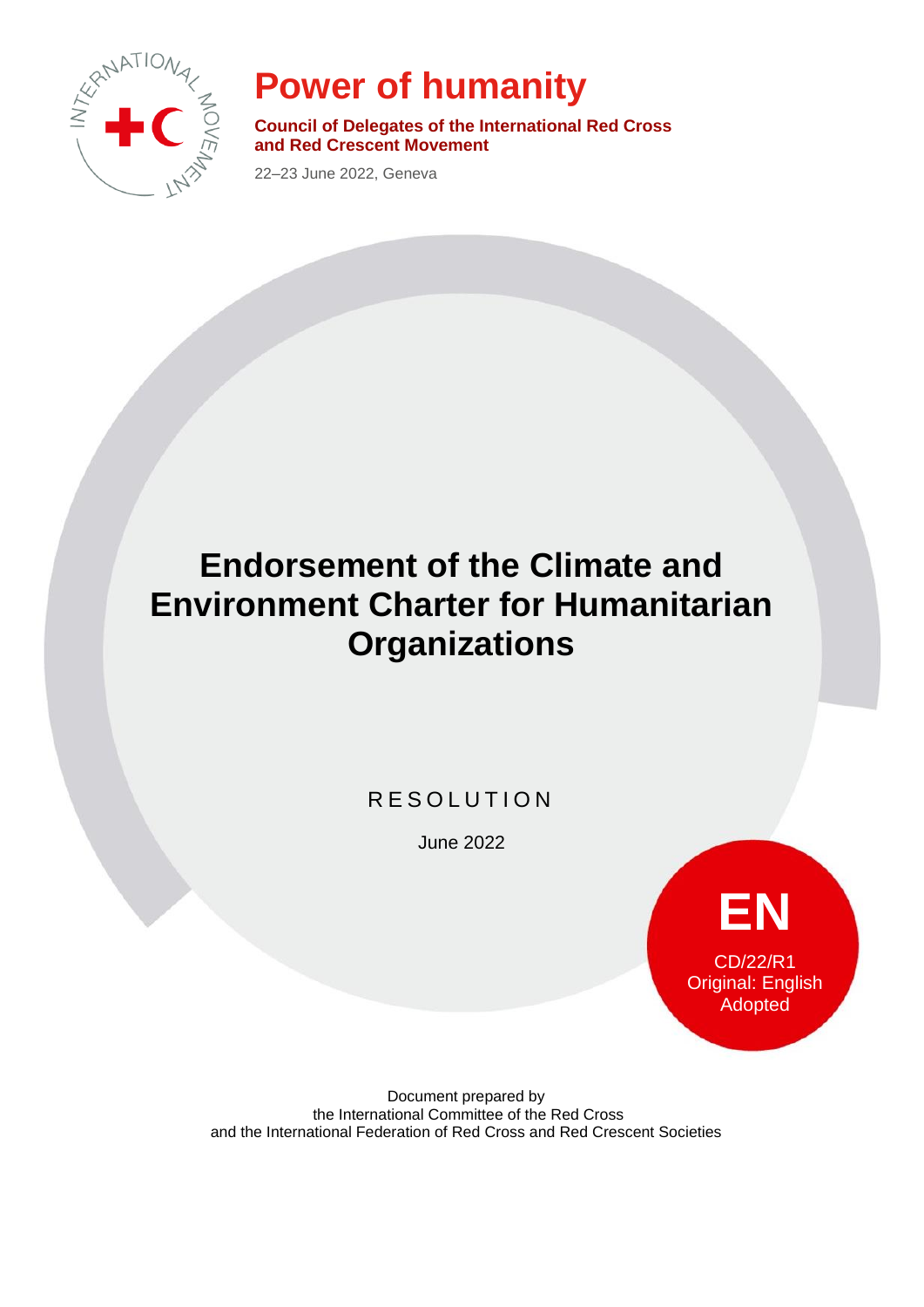## **Endorsement of the Climate and Environment Charter for Humanitarian Organizations**

The Council of Delegates,

*recalling* the pledge made at the 33rd International Conference of the Red Cross and Red Crescent by the International Committee of the Red Cross (ICRC), the International Federation of Red Cross and Red Crescent Societies (IFRC), and ten National Red Cross and Red Crescent Societies (National Societies) to strengthen the resilience of communities to climate change and environmental degradation, including by developing a new climate and environment charter to quide collective action,<sup>1</sup>

*noting* that the Climate and Environment Charter for Humanitarian Organizations was developed through a highly consultative process, co-led by the IFRC and the ICRC, with the support of an advisory committee composed of climate, environment, and humanitarian experts,

*noting also* that the Climate and Environment Charter for Humanitarian Organizations was opened for signature in May 2021, with the ICRC and IFRC as its first signatories,

*welcoming* the signature of over 230 humanitarian organizations in the first year, including 65 National Societies, as well as international non-governmental organizations, local and national humanitarian organizations and UN agencies, and the signature of four supporters, namely the European Union, Norway, Switzerland and the United States of America,

- 1. *endorses* the ambitions of the Climate and Environment Charter for Humanitarian Organizations:
- 2. *invites* all National Societies to sign the Climate and Environment Charter for Humanitarian Organizations, and to develop and adopt targets and implementation plans;
- 3. *encourages* all components of the International Red Cross and Red Crescent Movement, in accordance with their mandates and roles, to support one another's efforts to adapt and strengthen their practices and contribute to meeting the sector-wide ambitions of the Climate and Environment Charter for Humanitarian Organizations to address and respond to the climate and environmental crises, including by minimizing their environmental footprint;
- 4. *encourages* all National Societies to approach and work in collaboration with their governmental authorities and their humanitarian networks to encourage broader adoption and implementation of the Climate and Environment Charter for Humanitarian Organizations.

<sup>1</sup> Australian Red Cross, Costa Rica Red Cross, Ecuadorean Red Cross, French Red Cross, Guatemalan Red Cross, ICRC, IFRC, Irish Red Cross Society, Italian Red Cross, Lebanese Red Cross, Swedish Red Cross and Trinidad and Tobago Red Cross Society: "Strengthening the [resilience of communities to climate change & environmental degradation through](https://rcrcconference.org/pledge/strengthening-the-resilience-of-communities-to-climate-change-and-environmental-degradation-through-climate-smart-humanitarian-action-renforcer-la-resilience-des-communautes-face-aux-changements-cli/)  [climate-smart humanitarian action", pledge, 33rd International Conference, December 2019.](https://rcrcconference.org/pledge/strengthening-the-resilience-of-communities-to-climate-change-and-environmental-degradation-through-climate-smart-humanitarian-action-renforcer-la-resilience-des-communautes-face-aux-changements-cli/)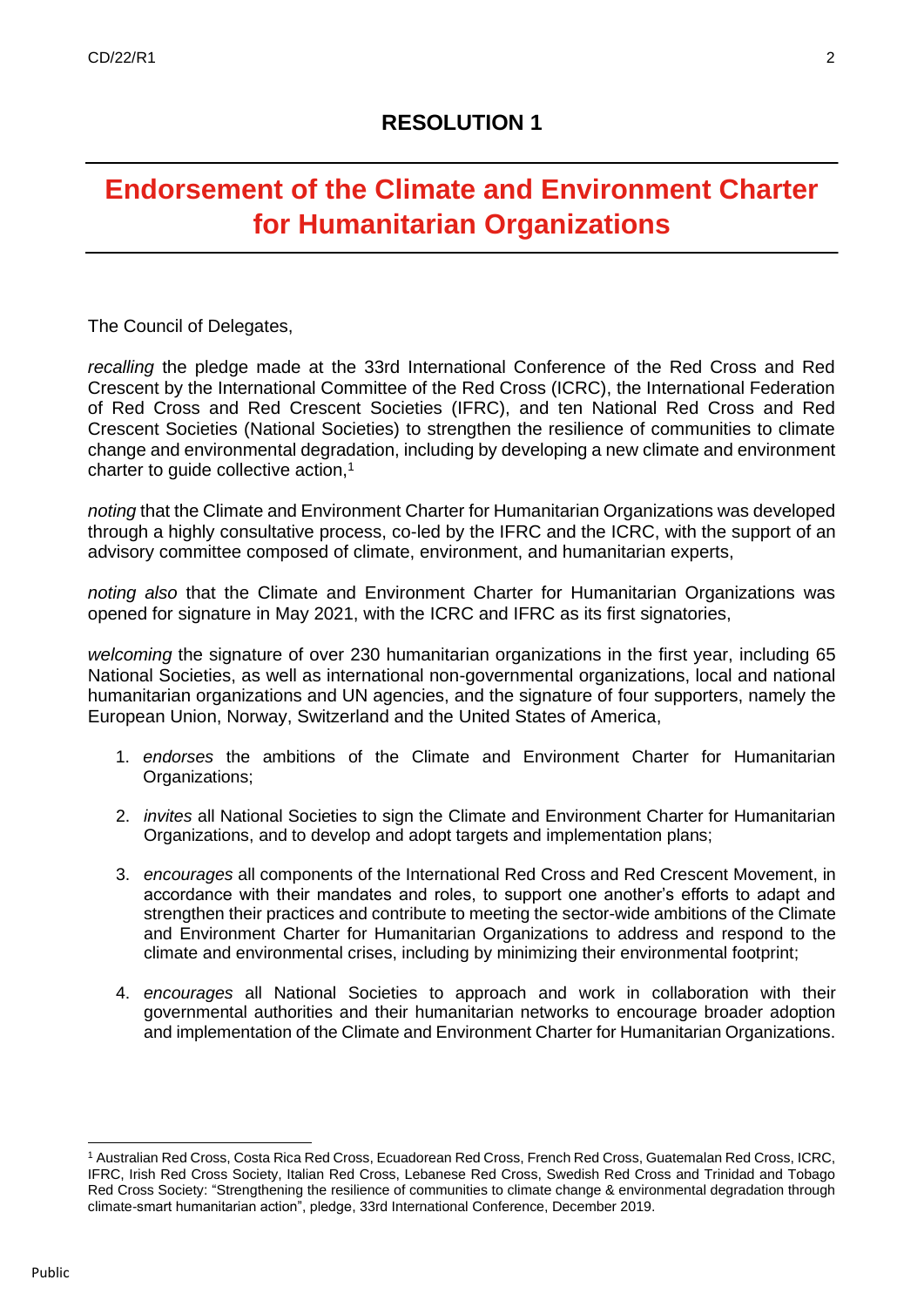### **Annex: The Climate and Environment Charter for Humanitarian Organizations**

#### **Introduction**

Today's climate and environmental crises threaten the survival of humanity. All dimensions of our lives are affected, from our physical and mental health to our food, water and economic security. While the crises are impacting everyone, those who have contributed least to the problem are hit hardest – and it is only getting worse.

Our ability to protect the lives and the rights of present and future generations depends on whether we make the right choices now - to cut greenhouse gas emissions, halt biodiversity loss and environmental degradation, adapt to rising risks, and address loss and damage associated with the impacts of the crises. Radical transformation is urgently needed to prevent further death and suffering.

As local, national and international humanitarian organizations, we are deeply worried about the scale of the crises and our capacity to respond to rising needs. We are determined to act. We have a responsibility to work together to reduce the impacts of the crises by accelerating our own action and mobilising others to do the same.

#### **Purpose**

This Charter is intended to galvanize and steer collective action in response to the climate and environmental crises, in particular for those who will feel their impacts the most. Its commitments should be implemented through organization-specific targets and action plans, informed by the need for urgent action and the individual capacity and mandates of organizations.

This Charter is guided by the latest scientific evidence and the objectives of the Paris Agreement, the Sendai Framework for Disaster Risk Reduction and the Sustainable Development Goals, as well as other relevant international law and standards, including international human rights law, international humanitarian law and international environmental law. It complements key humanitarian standards, such as the Code of Conduct for the International Red Cross and Red Crescent and NGOs in Disaster Relief, the Core Humanitarian Standard on Quality and Accountability, the Professional Standards for Protection Work and the Sphere Handbook.

**Standing together as local, national and international humanitarian organizations, we commit to:**

#### **1. Step up our response to growing humanitarian needs and help people adapt to the impacts of the climate and environmental crises**

We will reduce risks and vulnerability to shocks, stresses and longer-term changes through an increased focus on climate change adaptation, disaster risk reduction and anticipatory action. Across all of our work, including preparedness, response and recovery, we will consider and address changing climate and environmental risks in rural and urban settings. Our programmes and operations will be based on sound risk analyses, informed by the best available short, medium and longer-term climate and environmental science and data, and by local and indigenous knowledge.

We will support those who are the most at risk, taking into account the influence that individual characteristics, such as gender, age and disability, structural inequity, legal status, and situations such as poverty, marginalization, displacement, migration, public health emergencies or armed conflict, have on people's capacities and vulnerabilities.

#### **2. Maximize the environmental sustainability of our work and rapidly reduce our greenhouse gas emissions**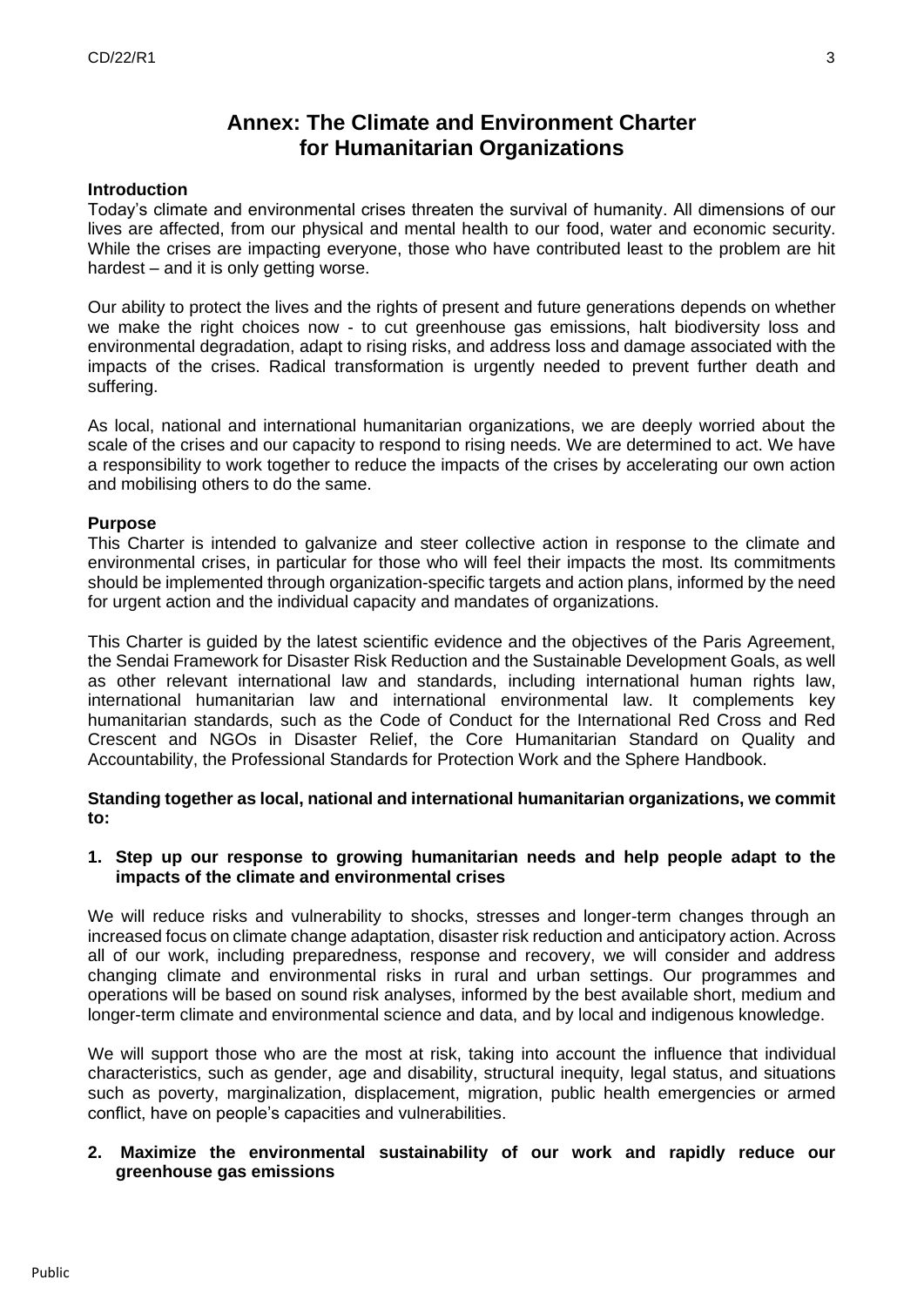In line with the principle of "do no harm", we will avoid, minimize and manage the damage we cause to the environment and the climate, while maintaining our ability to provide timely and principled humanitarian assistance. We will implement sound environmental policies and systematically assess the immediate and longer-term environmental impact of all our work, including our programmes, procurement, logistics and premises.

We will measure and significantly reduce our greenhouse gas emissions, in line with global goals. Supporting high-quality emission reduction projects to offset unavoidable emissions, including through conservation and restoration of forests and land, will complement reduction efforts, but will not be considered a substitute for such efforts. We will responsibly manage and use natural resources, including water, and reduce and properly manage the waste generated in our premises and by our programmes.

#### **3. Embrace the leadership of local actors and communities**

Our action will be guided by the leadership and experience of local actors and communities. We will support them to better prepare for changing climate and environmental risks, and will learn from local, traditional and indigenous knowledge on mitigation and adaptation measures, including naturebased solutions. We will invest in locally-led durable responses. We will work together to ensure a meaningful and inclusive participation and leadership of local actors and people we serve in the design, management, implementation and evaluation of our programmes.

#### **4. Increase our capacity to understand climate and environmental risks and develop evidence-based solutions**

To strengthen our collective capacity to reduce risks, anticipate crises, act early and ensure the sustainability of our activities, we will enhance our understanding of evolving short- and long-term climate and environmental risks and opportunities. When feasible, we will produce and share relevant and accessible data and analysis, to help address data scarcity. We will improve our use of science, evidence, technology and communications to address these risks in all our activities.

#### **5. Work collaboratively across the humanitarian sector and beyond to strengthen climate and environmental action**

We will enhance cooperation across the humanitarian system, in particular between local, national and international actors. We will also work with local and national authorities, environmental, development and human rights actors, international financial institutions, the private sector, researchers, suppliers and donors to ensure a continuum of efforts to manage risks and to develop sustainable interventions. We will notably share our knowledge and insights to help shape peoplecentred, climate resilient and inclusive development.

#### **6. Use our influence to mobilise urgent and more ambitious climate action and environmental protection**

We call for ambitious action at all levels, by governments, organizations, the private sector and individuals to reduce risks and address the causes and consequences of the climate and environmental crises. We commit to inform and influence decision-making, including relating to laws, policies, investments and practices, with evidence of people's experience and the current and future humanitarian consequences of the climate and environmental crises. We will also step up our efforts to promote improved implementation of relevant international and national laws, standards, policies and plans for stronger climate action and environmental protection.

#### **7. Develop targets and measure our progress as we implement our commitments**

We will rigorously measure and transparently report on the impact of our work on the climate and environment, and seek feedback from the people we serve. Following our adoption of this Charter,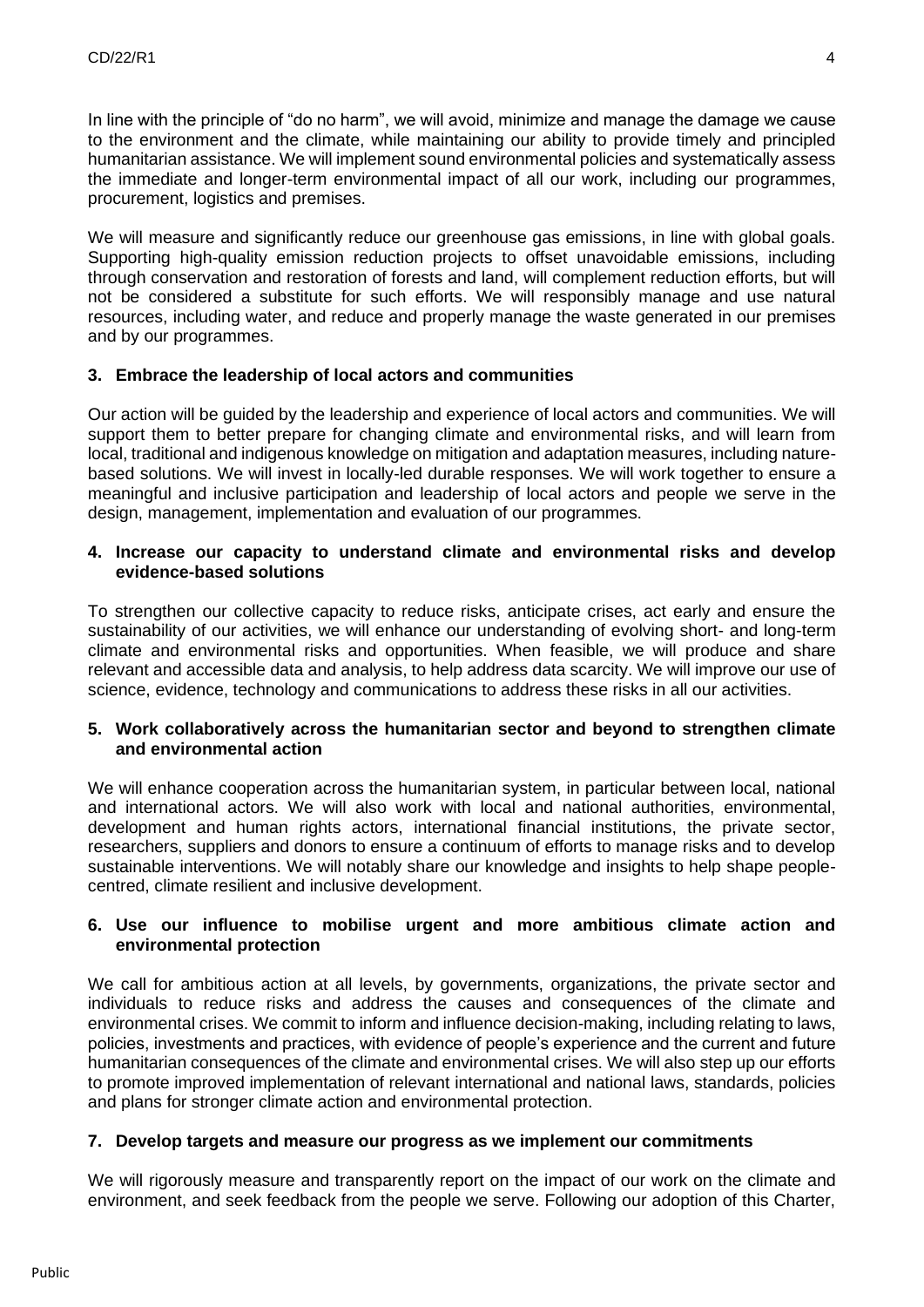we will translate our commitments into time-bound targets and action plans within a year (if not already in place), using relevant standards and guidance. Targets may need to be reviewed on a regular basis, as our ambitions increase, and our knowledge and capacity develop. Shifting our ways of working will entail changes in mindsets and approaches, as well as significant transition and maintenance costs. We will invest the necessary resources to achieve our commitments and support each other in the process of implementation. The support of our donors will be essential.